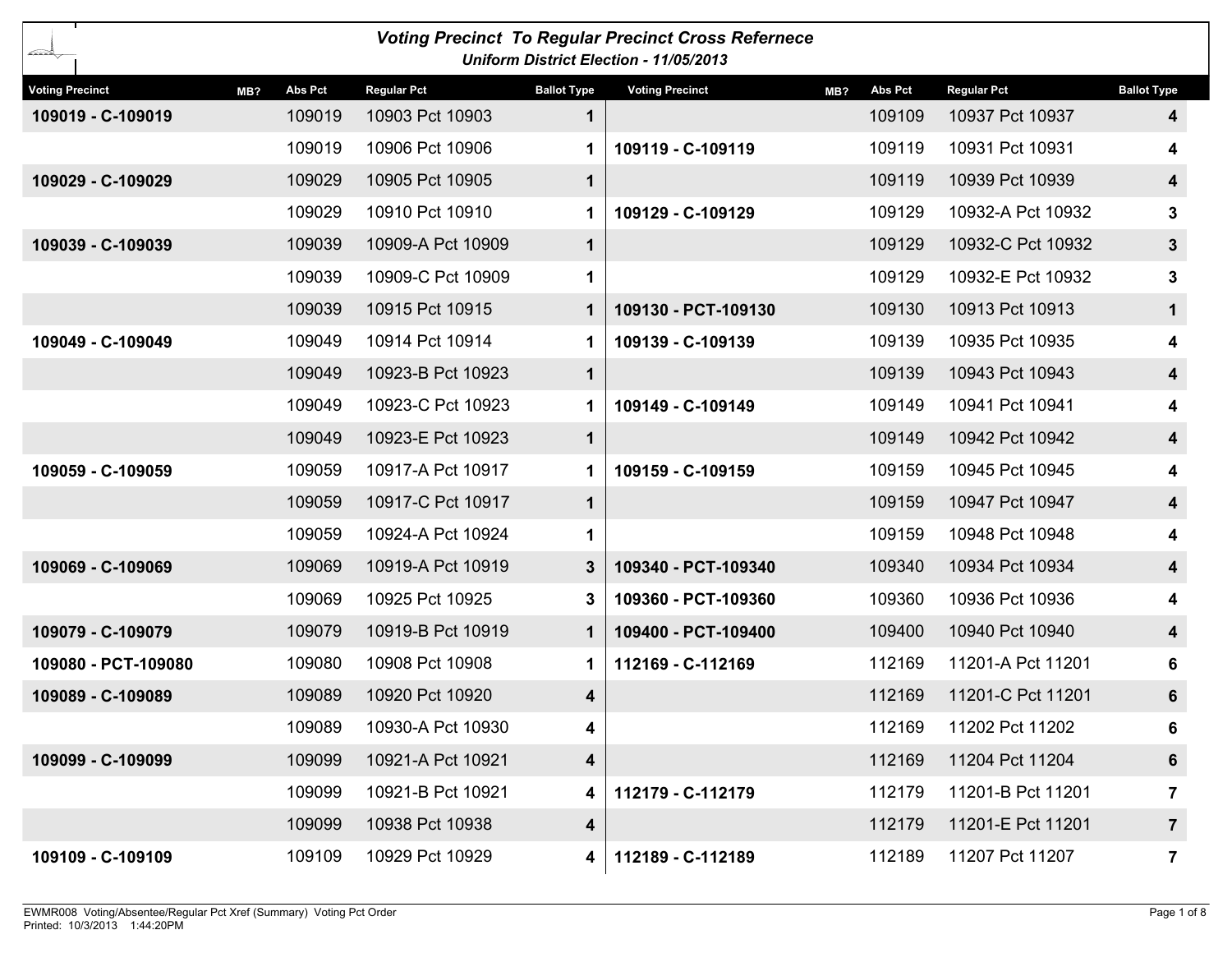| <b>Voting Precinct</b> | MB? | <b>Abs Pct</b> | <b>Regular Pct</b> | <b>Ballot Type</b> | <b>Voting Precinct</b> | MB? | <b>Abs Pct</b> | <b>Regular Pct</b> | <b>Ballot Type</b> |
|------------------------|-----|----------------|--------------------|--------------------|------------------------|-----|----------------|--------------------|--------------------|
| 112189 - C-112189      |     | 112189         | 11218 Pct 11218    | $\overline{7}$     |                        |     | 204039         | 20432-G Pct 20432  | 12                 |
| 112199 - C-112199      |     | 112199         | 11211 Pct 11211    | 7                  | 204049 - C-204049      |     | 204049         | 20442 Pct 20442    | 12                 |
|                        |     | 112199         | 11216 Pct 11216    | $\overline{7}$     |                        |     | 204049         | 20446 Pct 20446    | 12                 |
| 112209 - C-112209      |     | 112209         | 11222-A Pct 11222  | 6                  | 204059 - C-204059      |     | 204059         | 20449 Pct 20449    | 12                 |
|                        |     | 112209         | 11222-E Pct 11222  | 6                  |                        |     | 204059         | 20451 Pct 20451    | 12                 |
| 112219 - C-112219      |     | 112219         | 11227 Pct 11227    | 10                 |                        |     | 204059         | 20452-A Pct 20452  | 12                 |
|                        |     | 112219         | 11228 Pct 11228    | 10                 |                        |     | 204059         | 20452-B Pct 20452  | 12                 |
|                        |     | 112219         | 11250 Pct 11250    | 10                 | 204069 - C-204069      |     | 204069         | 20432-D Pct 20432  | 13                 |
| 112229 - C-112229      |     | 112229         | 11233-A Pct 11233  | 10                 |                        |     | 204069         | 20432-E Pct 20432  | 13                 |
|                        |     | 112229         | 11233-D Pct 11233  | 10                 |                        |     | 204069         | 20432-F Pct 20432  | 13                 |
|                        |     | 112229         | 11233-E Pct 11233  | 10                 | 204079 - C-204079      |     | 204079         | 20435 Pct 20435    | 13                 |
|                        |     | 112229         | 11233-G Pct 11233  | 10                 |                        |     | 204079         | 20440 Pct 20440    | 13                 |
|                        |     | 112229         | 11233-I Pct 11233  | 10                 |                        |     | 204079         | 20447 Pct 20447    | 13                 |
| 112239 - C-112239      |     | 112239         | 11244 Pct 11244    | 9                  | 204390 - PCT-204390    |     | 204390         | 20439 Pct 20439    | 12                 |
|                        |     | 112239         | 11249 Pct 11249    | 9                  | 204410 - PCT-204410    |     | 204410         | 20441 Pct 20441    | 13                 |
| 203019 - C-203019      |     | 203019         | 20303 Pct 20303    | 11                 | 207089 - C-207089      |     | 207089         | 20718 Pct 20718    | 14                 |
|                        |     | 203019         | 20307 Pct 20307    | 11                 |                        |     | 207089         | 20719-C Pct 20719  | 14                 |
|                        |     | 203019         | 20315 Pct 20315    | 11                 |                        |     | 207089         | 20728 Pct 20728    | 14                 |
| 203029 - C-203029      |     | 203029         | 20305 Pct 20305    | 11                 | 208099 - C-208099      |     | 208099         | 20810 Pct 20810    | 16                 |
|                        |     | 203029         | 20313 Pct 20313    | 11                 |                        |     | 208099         | 20811 Pct 20811    | 16                 |
| 203040 - PCT-203040    |     | 203040         | 20304 Pct 20304    | 11                 |                        |     | 208099         | 20817 Pct 20817    | 16                 |
| 203060 - PCT-203060    |     | 203060         | 20306 Pct 20306    | 11                 | 208109 - C-208109      |     | 208109         | 20814 Pct 20814    | 16                 |
| 203080 - PCT-203080    |     | 203080         | 20308 Pct 20308    | 11                 |                        |     | 208109         | 20821 Pct 20821    | 16                 |
| 204039 - C-204039      |     | 204039         | 20432-A Pct 20432  | 12                 | 208119 - C-208119      |     | 208119         | 20816 Pct 20816    | 16                 |
|                        |     | 204039         | 20432-B Pct 20432  | 12                 |                        |     | 208119         | 20824 Pct 20824    | 16                 |
|                        |     | 204039         | 20432-C Pct 20432  |                    | 12 208129 - C-208129   |     | 208129         | 20820 Pct 20820    | 16                 |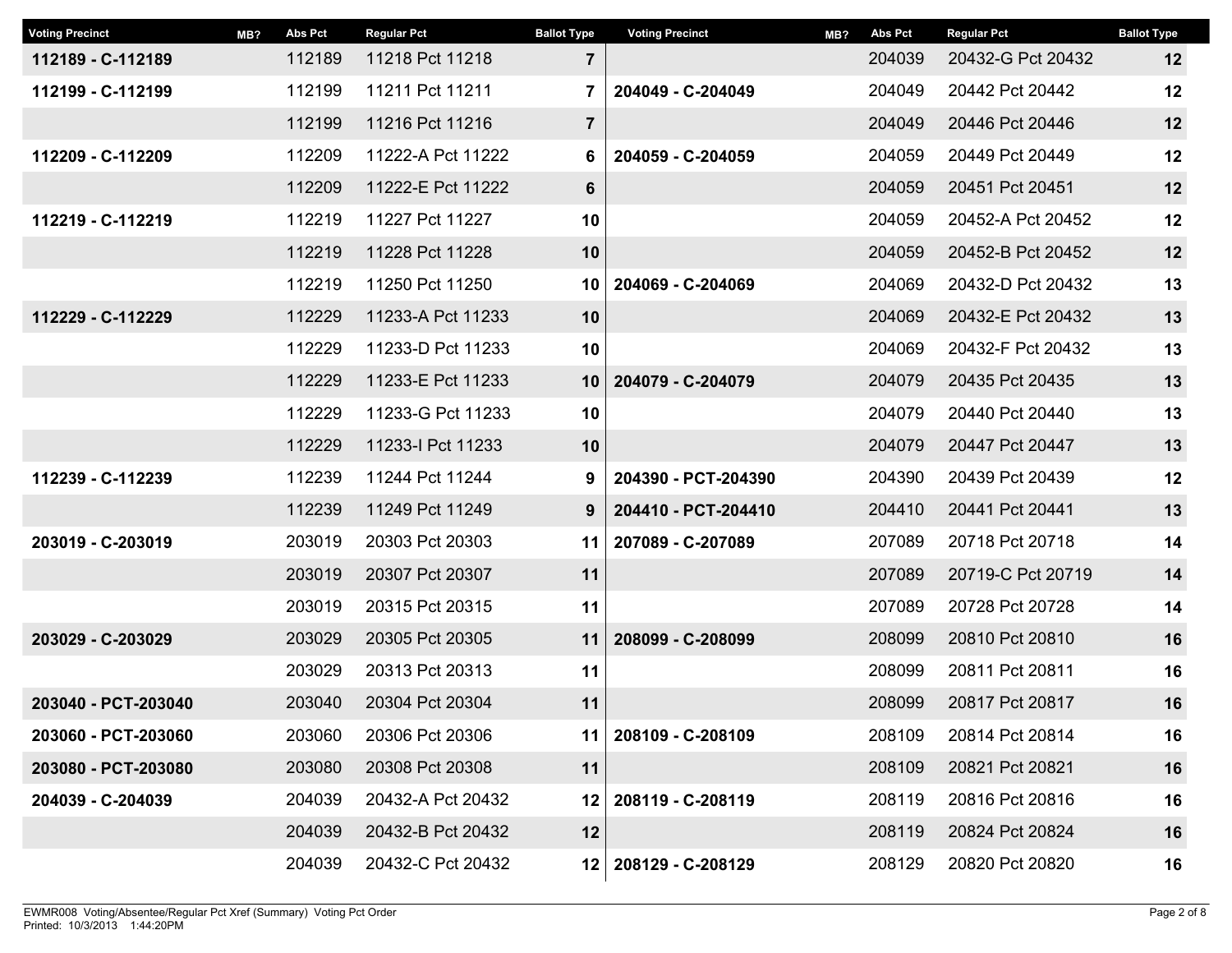| <b>Voting Precinct</b> | MB? | <b>Abs Pct</b> | <b>Regular Pct</b> | <b>Ballot Type</b> | <b>Voting Precinct</b> | MB? | <b>Abs Pct</b> | <b>Regular Pct</b> | <b>Ballot Type</b> |    |
|------------------------|-----|----------------|--------------------|--------------------|------------------------|-----|----------------|--------------------|--------------------|----|
| 208129 - C-208129      |     | 208129         | 20822 Pct 20822    | 16                 | 212300 - PCT-212300    |     | 212300         | 21230 Pct 21230    |                    | 17 |
|                        |     | 208129         | 20823 Pct 20823    | 16                 | 301019 - C-301019      |     | 301019         | 30145 Pct 30145    |                    | 14 |
| 208139 - C-208139      |     | 208139         | 20826 Pct 20826    | 16                 |                        |     | 301019         | 30153 Pct 30153    |                    | 14 |
|                        |     | 208139         | 20827 Pct 20827    | 16                 | 305029 - C-305029      |     | 305029         | 30501 Pct 30501    |                    | 19 |
| 208250 - PCT-208250    |     | 208250         | 20825 Pct 20825    | 16                 |                        |     | 305029         | 30502 Pct 30502    |                    | 19 |
| 209149 - C-209149      |     | 209149         | 20934-A Pct 20934  | 4                  | 305039 - C-305039      |     | 305039         | 30503 Pct 30503    |                    | 19 |
|                        |     | 209149         | 20934-B Pct 20934  | 4                  |                        |     | 305039         | 30504 Pct 30504    |                    | 19 |
|                        |     | 209149         | 20938 Pct 20938    | 4                  | 305049 - C-305049      |     | 305049         | 30506-B Pct 30506  |                    | 19 |
| 209159 - C-209159      |     | 209159         | 20937 Pct 20937    | 4                  |                        |     | 305049         | 30507 Pct 30507    |                    | 19 |
|                        |     | 209159         | 20944 Pct 20944    | 4                  |                        |     | 305049         | 30509 Pct 30509    |                    | 19 |
|                        |     | 209159         | 20945 Pct 20945    | 4                  | 305050 - PCT-305050    |     | 305050         | 30505 Pct 30505    |                    | 19 |
| 212169 - C-212169      |     | 212169         | 21201 Pct 21201    | 14                 | 305059 - C-305059      |     | 305059         | 30506-C Pct 30506  |                    | 19 |
|                        |     | 212169         | 21202 Pct 21202    | 14                 |                        |     | 305059         | 30508 Pct 30508    |                    | 19 |
|                        |     | 212169         | 21212 Pct 21212    | 14                 | 305069 - C-305069      |     | 305069         | 30510 Pct 30510    |                    | 19 |
|                        |     | 212169         | 21255 Pct 21255    | 14                 |                        |     | 305069         | 30511 Pct 30511    |                    | 19 |
| 212179 - C-212179      |     | 212179         | 21209 Pct 21209    | 14                 |                        |     | 305069         | 30521 Pct 30521    |                    | 19 |
|                        |     | 212179         | 21253 Pct 21253    | 14                 | 305079 - C-305079      |     | 305079         | 30513 Pct 30513    |                    | 19 |
| 212189 - C-212189      |     | 212189         | 21229-B Pct 21229  | 17                 |                        |     | 305079         | 30515 Pct 30515    |                    | 19 |
|                        |     | 212189         | 21229-C Pct 21229  | 17                 |                        |     | 305079         | 30520 Pct 30520    |                    | 19 |
|                        |     | 212189         | 21229-D Pct 21229  | 17                 | 310089 - C-310089      |     | 310089         | 31030 Pct 31030    |                    | 21 |
|                        |     | 212189         | 21231 Pct 21231    | 17                 |                        |     | 310089         | 31031 Pct 31031    |                    | 21 |
| 212199 - C-212199      |     | 212199         | 21233-B Pct 21233  | 17 <sup>1</sup>    | 310099 - C-310099      |     | 310099         | 31032 Pct 31032    |                    | 21 |
|                        |     | 212199         | 21233-C Pct 21233  | 17                 |                        |     | 310099         | 31036 Pct 31036    |                    | 21 |
|                        |     | 212199         | 21236-A Pct 21236  | 17 <sup>1</sup>    | 310109 - C-310109      |     | 310109         | 31033 Pct 31033    |                    | 21 |
| 212209 - C-212209      |     | 212209         | 21243 Pct 21243    | 17                 |                        |     | 310109         | 31034 Pct 31034    |                    | 21 |
|                        |     | 212209         | 21248 Pct 21248    | 17                 |                        |     | 310109         | 31038 Pct 31038    |                    | 21 |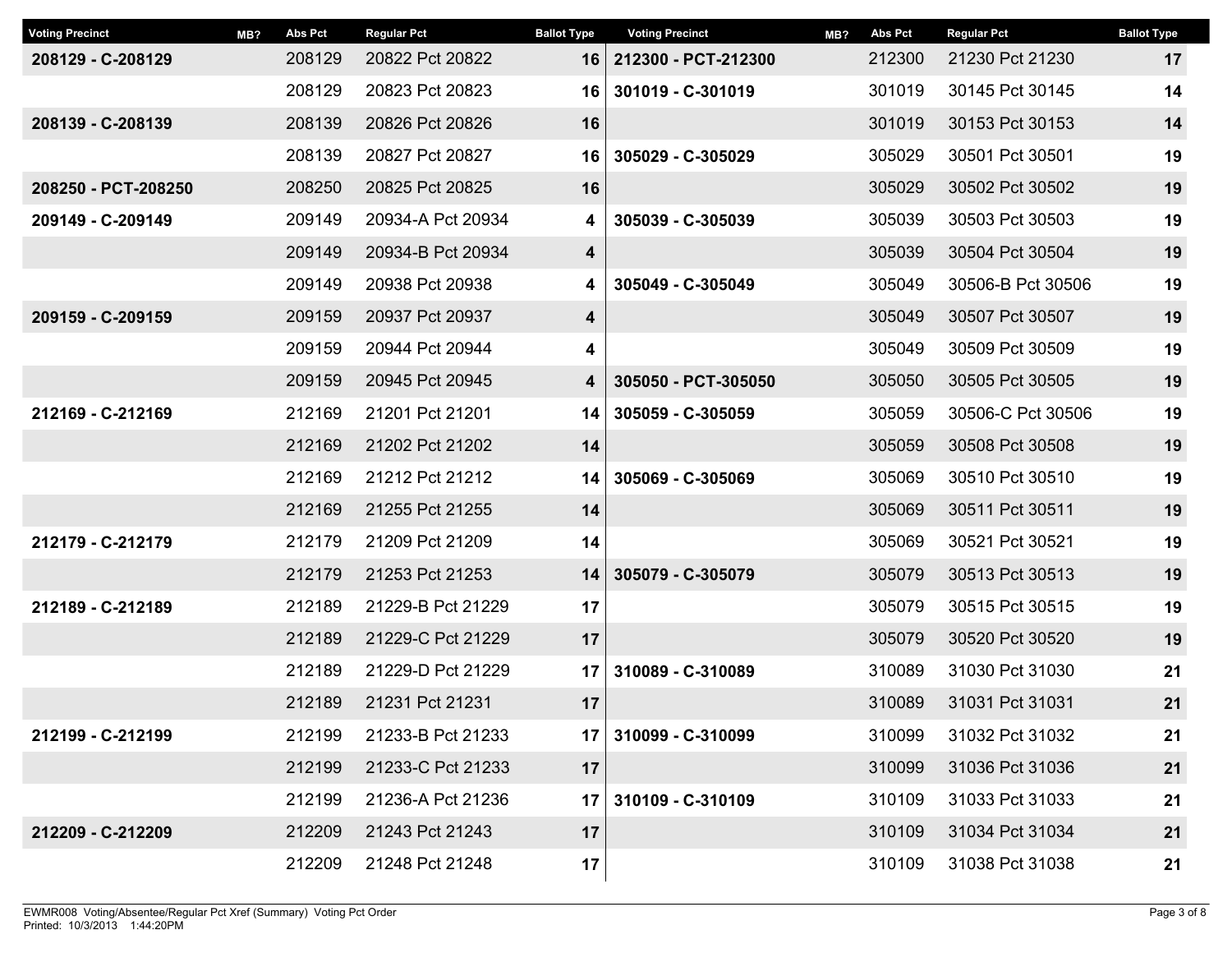| <b>Voting Precinct</b> | MB? | <b>Abs Pct</b> | <b>Regular Pct</b> | <b>Ballot Type</b> | <b>Voting Precinct</b> | MB? | <b>Abs Pct</b> | <b>Regular Pct</b> | <b>Ballot Type</b> |    |
|------------------------|-----|----------------|--------------------|--------------------|------------------------|-----|----------------|--------------------|--------------------|----|
| 310410 - PCT-310410    |     | 310410         | 31041 Pct 31041    | 21                 |                        |     | 312179         | 31246 Pct 31246    |                    | 24 |
| 311119 - C-311119      |     | 311119         | 31144-A Pct 31144  | 14 I               | 312189 - C-312189      |     | 312189         | 31240 Pct 31240    |                    | 24 |
|                        |     | 311119         | 31144-D Pct 31144  | 14                 |                        |     | 312189         | 31242 Pct 31242    |                    | 24 |
|                        |     | 311119         | 31144-E Pct 31144  | 14                 |                        |     | 312189         | 31243 Pct 31243    |                    | 24 |
|                        |     | 311119         | 31151 Pct 31151    | 14                 | 312190 - PCT-312190    |     | 312190         | 31219 Pct 31219    |                    | 21 |
|                        |     | 311119         | 31152 Pct 31152    | 14                 | 312199 - C-312199      |     | 312199         | 31227-B Pct 31227  |                    | 14 |
| 311129 - C-311129      |     | 311129         | 31148 Pct 31148    | 21                 |                        |     | 312199         | 31227-C Pct 31227  |                    | 14 |
|                        |     | 311129         | 31149 Pct 31149    | 21                 |                        |     | 312199         | 31227-D Pct 31227  |                    | 14 |
| 311139 - C-311139      |     | 311139         | 31154 Pct 31154    | 14                 |                        |     | 312199         | 31229 Pct 31229    |                    | 14 |
|                        |     | 311139         | 31155 Pct 31155    | 14                 |                        |     | 312199         | 31235-B Pct 31235  |                    | 14 |
|                        |     | 311139         | 31156 Pct 31156    | 14                 |                        |     | 312199         | 31235-C Pct 31235  |                    | 14 |
|                        |     | 311139         | 31157 Pct 31157    | 14 <sup>1</sup>    | 312209 - C-312209      |     | 312209         | 31228 Pct 31228    |                    | 14 |
| 312149 - C-312149      |     | 312149         | 31214 Pct 31214    | 22                 |                        |     | 312209         | 31235-A Pct 31235  |                    | 14 |
|                        |     | 312149         | 31217 Pct 31217    | 22                 | 312219 - C-312219      |     | 312219         | 31247 Pct 31247    |                    | 14 |
|                        |     | 312149         | 31224 Pct 31224    | 22                 |                        |     | 312219         | 31251 Pct 31251    |                    | 14 |
|                        |     | 312149         | 31226-D Pct 31226  | 22                 |                        |     | 312219         | 31258 Pct 31258    |                    | 14 |
| 312159 - C-312159      |     | 312159         | 31216-A Pct 31216  | 22                 | 312390 - PCT-312390    |     | 312390         | 31239 Pct 31239    |                    | 21 |
|                        |     | 312159         | 31222 Pct 31222    | 22                 | 402019 - C-402019      |     | 402019         | 40222 Pct 40222    |                    | 25 |
|                        |     | 312159         | 31223 Pct 31223    | 22                 |                        |     | 402019         | 40227 Pct 40227    |                    | 25 |
|                        |     | 312159         | 31226-C Pct 31226  | 22                 |                        |     | 402019         | 40229 Pct 40229    |                    | 25 |
|                        |     | 312159         | 31226-E Pct 31226  | 22                 | 402029 - C-402029      |     | 402029         | 40223 Pct 40223    |                    | 25 |
| 312169 - C-312169      |     | 312169         | 31216-B Pct 31216  | 21                 |                        |     | 402029         | 40231 Pct 40231    |                    | 25 |
|                        |     | 312169         | 31216-C Pct 31216  | 21                 | 402039 - C-402039      |     | 402039         | 40234 Pct 40234    |                    | 25 |
|                        |     | 312169         | 31218-B Pct 31218  | 21                 |                        |     | 402039         | 40235-A Pct 40235  |                    | 25 |
|                        |     | 312169         | 31225 Pct 31225    | 21                 |                        |     | 402039         | 40236-A Pct 40236  |                    | 25 |
| 312179 - C-312179      |     | 312179         | 31237 Pct 31237    | 24                 |                        |     | 402039         | 40237 Pct 40237    |                    | 25 |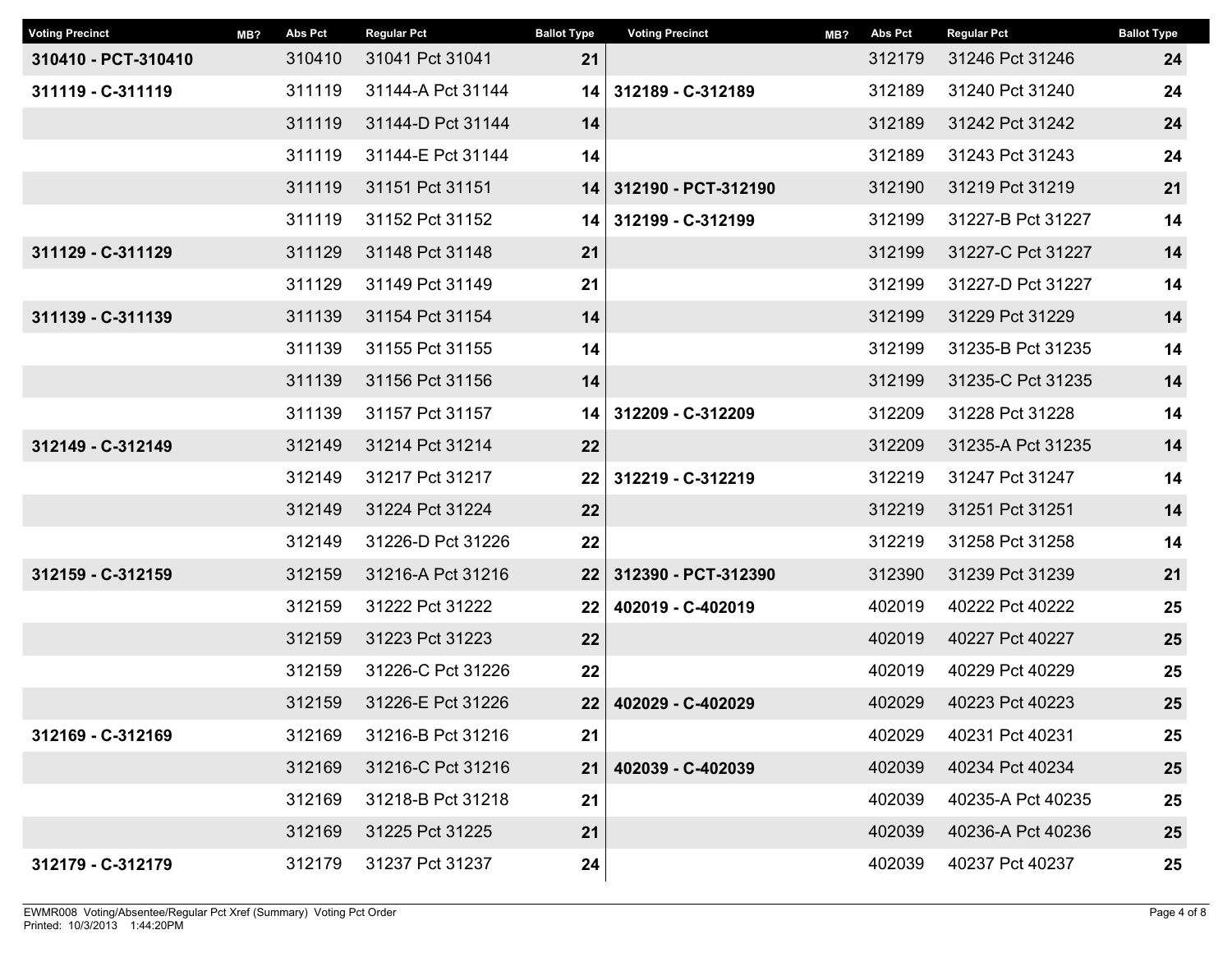| <b>Voting Precinct</b> | MB? | <b>Abs Pct</b> | <b>Regular Pct</b> | <b>Ballot Type</b> | <b>Voting Precinct</b> | MB? | <b>Abs Pct</b> | <b>Regular Pct</b> | <b>Ballot Type</b> |
|------------------------|-----|----------------|--------------------|--------------------|------------------------|-----|----------------|--------------------|--------------------|
| 402049 - C-402049      |     | 402049         | 40235-B Pct 40235  | 26                 |                        |     | 412109         | 41205-C Pct 41205  | 31                 |
|                        |     | 402049         | 40236-B Pct 40236  | 26                 |                        |     | 412109         | 41205-D Pct 41205  | 31                 |
|                        |     | 402049         | 40238 Pct 40238    | 26                 |                        |     | 412109         | 41205-E Pct 41205  | 31                 |
| 404059 - C-404059      |     | 404059         | 40433-A Pct 40433  | 27                 | 412119 - C-412119      |     | 412119         | 41204-B Pct 41204  | 14                 |
| 404250 - PCT-404250    |     | 404250         | 40425 Pct 40425    | 13                 |                        |     | 412119         | 41204-C Pct 41204  | 14                 |
| 406069 - C-406069      |     | 406069         | 40610 Pct 40610    | 28                 | 412129 - C-412129      |     | 412129         | 41206 Pct 41206    | 34                 |
|                        |     | 406069         | 40612 Pct 40612    | 28                 |                        |     | 412129         | 41211 Pct 41211    | 34                 |
| 406079 - C-406079      |     | 406079         | 40613 Pct 40613    | 28                 | 412139 - C-412139      |     | 412139         | 41207 Pct 41207    | 35                 |
|                        |     | 406079         | 40618 Pct 40618    | 28                 |                        |     | 412139         | 41252-A Pct 41252  | 35                 |
| 406140 - PCT-406140    |     | 406140         | 40614 Pct 40614    | 28                 |                        |     | 412139         | 41252-B Pct 41252  | 35                 |
| 406170 - PCT-406170    |     | 406170         | 40617 Pct 40617    | 28                 |                        |     | 412139         | 41252-C Pct 41252  | 35                 |
| 406190 - PCT-406190    |     | 406190         | 40619 Pct 40619    | 28                 |                        |     | 412139         | 41252-D Pct 41252  | 35                 |
| 409089 - C-409089      |     | 409089         | 40946 Pct 40946    | 4                  | 412149 - C-412149      |     | 412149         | 41208-B Pct 41208  | 33                 |
|                        |     | 409089         | 40949 Pct 40949    | 4                  |                        |     | 412149         | 41208-C Pct 41208  | 33                 |
|                        |     | 409089         | 40950 Pct 40950    | 4                  |                        |     | 412149         | 41208-D Pct 41208  | 33                 |
| 412099 - C-412099      |     | 412099         | 41201-D Pct 41201  | 31                 |                        |     | 412149         | 41208-E Pct 41208  | 33                 |
|                        |     | 412099         | 41201-E Pct 41201  | 31                 | 412159 - C-412159      |     | 412159         | 41209 Pct 41209    | 14                 |
|                        |     | 412099         | 41201-F Pct 41201  | 31                 |                        |     | 412159         | 41254 Pct 41254    | 14                 |
|                        |     | 412099         | 41201-G Pct 41201  | 31                 | 412169 - C-412169      |     | 412169         | 41215 Pct 41215    | 34                 |
|                        |     | 412099         | 41201-H Pct 41201  | 31                 |                        |     | 412169         | 41216-G Pct 41216  | 34                 |
|                        |     | 412099         | 41201-I Pct 41201  | 31                 |                        |     | 412169         | 41216-H Pct 41216  | 34                 |
|                        |     | 412099         | 41201-J Pct 41201  | 31                 | 412179 - C-412179      |     | 412179         | 41226 Pct 41226    | 21                 |
|                        |     | 412099         | 41201-K Pct 41201  | 31                 |                        |     | 412179         | 41228 Pct 41228    | 21                 |
|                        |     | 412099         | 41201-L Pct 41201  | 31                 |                        |     | 412179         | 41230 Pct 41230    | 21                 |
| 412109 - C-412109      |     | 412109         | 41203 Pct 41203    | 31                 | 412200 - PCT-412200    |     | 412200         | 41220 Pct 41220    | 14                 |
|                        |     | 412109         | 41205-A Pct 41205  |                    | 31 412240 - PCT-412240 |     | 412240         | 41224 Pct 41224    | 14                 |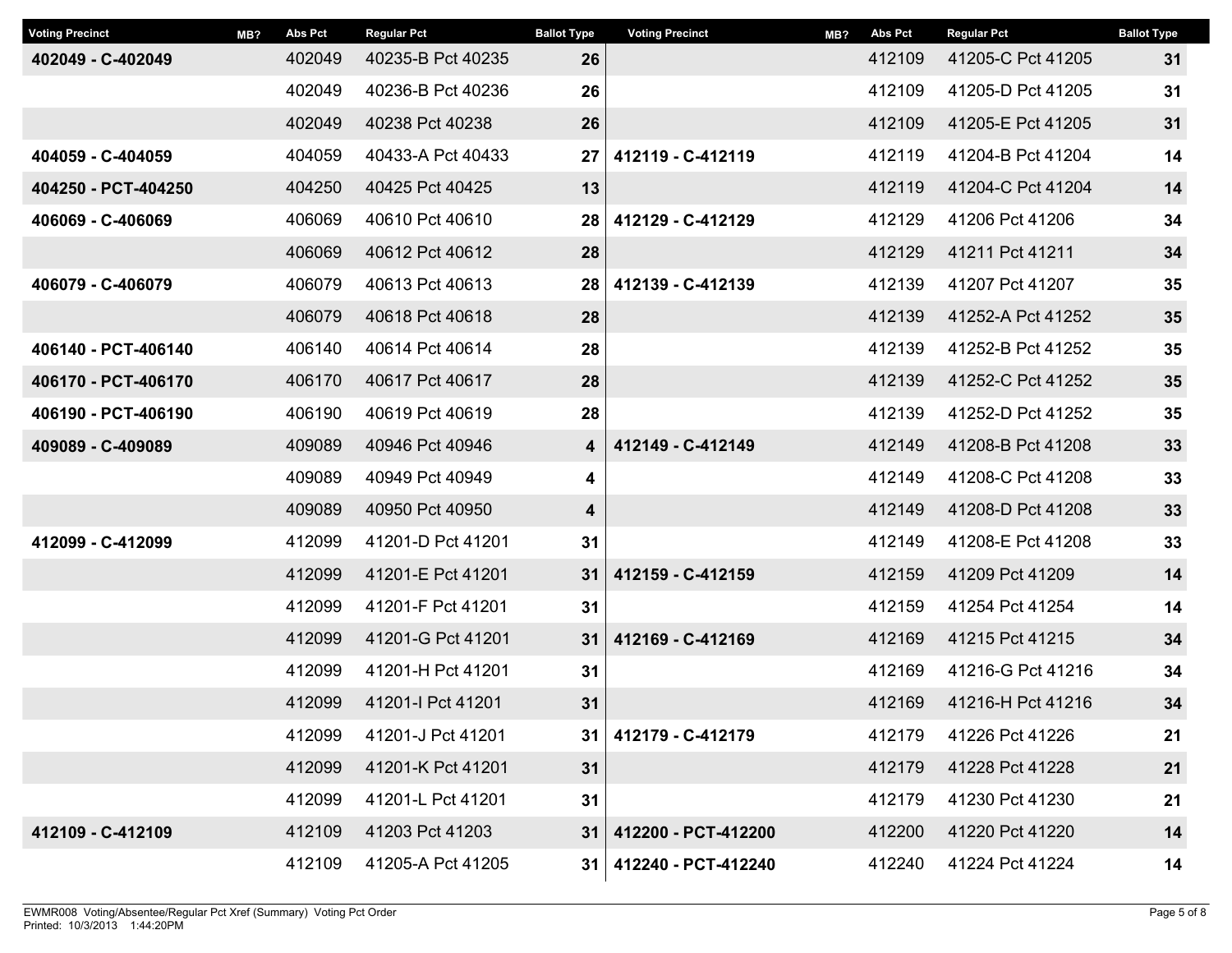| <b>Voting Precinct</b> | MB? | <b>Abs Pct</b> | <b>Regular Pct</b> | <b>Ballot Type</b> | <b>Voting Precinct</b> | MB?        | <b>Abs Pct</b> | <b>Regular Pct</b> | <b>Ballot Type</b> |
|------------------------|-----|----------------|--------------------|--------------------|------------------------|------------|----------------|--------------------|--------------------|
| 412510 - PCT-412510    |     | 412510         | 41251 Pct 41251    | 31                 | 506139 - C-506139      |            | 506139         | 50635 Pct 50635    | 28                 |
| 506019 - C-506019      |     | 506019         | 50601 Pct 50601    | 28                 |                        |            | 506139         | 50638 Pct 50638    | 28                 |
|                        |     | 506019         | 50603 Pct 50603    | 28                 | 506140 - PCT-506140    |            | 506140         | 50614 Pct 50614    | 28                 |
| 506029 - C-506029      |     | 506029         | 50602 Pct 50602    | 28                 | 506149 - C-506149      |            | 506149         | 50636 Pct 50636    | 28                 |
|                        |     | 506029         | 50608 Pct 50608    | 28                 |                        |            | 506149         | 50637 Pct 50637    | 28                 |
| 506039 - C-506039      |     | 506039         | 50604 Pct 50604    | 28                 | 506150 - PCT-506150    |            | 506150         | 50615 Pct 50615    | 28                 |
|                        |     | 506039         | 50605 Pct 50605    | 28                 | 506159 - C-506159      |            | 506159         | 50639 Pct 50639    | 28                 |
| 506049 - C-506049      |     | 506049         | 50606 Pct 50606    | 28                 |                        |            | 506159         | 50641 Pct 50641    | 28                 |
|                        |     | 506049         | 50610 Pct 50610    | 28                 | 506169 - C-506169      |            | 506169         | 50640-A Pct 50640  | 28                 |
| 506059 - C-506059      |     | 506059         | 50611 Pct 50611    | 28                 |                        |            | 506169         | 50640-D Pct 50640  | 28                 |
|                        |     | 506059         | 50617 Pct 50617    | 28                 | 506179 - C-506179      |            | 506179         | 50640-B Pct 50640  | 38                 |
| 506069 - C-506069      |     | 506069         | 50612 Pct 50612    | 28                 |                        |            | 506179         | 50640-C Pct 50640  | 38                 |
|                        |     | 506069         | 50616 Pct 50616    | 28                 |                        |            | 506179         | 50640-E Pct 50640  | 38                 |
| 506070 - PCT-506070    |     | 506070         | 50607 Pct 50607    | 28                 | 506189 - C-506189      |            | 506189         | 51209 Pct 51209    | 33                 |
| 506079 - C-506079      |     | 506079         | 50613 Pct 50613    | 28                 |                        |            | 506189         | 51218 Pct 51218    | 33                 |
|                        |     | 506079         | 50619 Pct 50619    | 28                 |                        |            | 506189         | 51221 Pct 51221    | 33                 |
| 506089 - C-506089      |     | 506089         | 50620 Pct 50620    | 28                 | 506199 - C-506199      |            | 506199         | 51222 Pct 51222    | 33                 |
|                        |     | 506089         | 50626 Pct 50626    | 28                 |                        |            | 506199         | 51232 Pct 51232    | 33                 |
| 506099 - C-506099      |     | 506099         | 50624 Pct 50624    | 28                 | 512230 - PCT-512230    |            | 512230         | 51223 Pct 51223    | 33                 |
|                        |     | 506099         | 50627 Pct 50627    | 28                 | 512340 - PCT-512340    |            | 512340         | 51234 Pct 51234    | 33                 |
| 506109 - C-506109      |     | 506109         | 50625 Pct 50625    | 28                 | 610901 - M-610901      | <b>Yes</b> | 610901         | 10909-B Pct 10909  | $\boldsymbol{2}$   |
|                        |     | 506109         | 50628 Pct 50628    | 28                 |                        | Yes        | 610901         | 10924-B Pct 10924  | 2                  |
| 506119 - C-506119      |     | 506119         | 50629 Pct 50629    | 28                 | 610902 - M-610902      |            | Yes 610902     | 10917-B Pct 10917  | 3                  |
|                        |     | 506119         | 50630 Pct 50630    | 28                 |                        | Yes        | 610902         | 10923-A Pct 10923  | 3                  |
| 506129 - C-506129      |     | 506129         | 50631 Pct 50631    | 28                 |                        |            | Yes 610902     | 10923-D Pct 10923  | 3                  |
|                        |     | 506129         | 50633 Pct 50633    |                    | 28   610903 - M-610903 | Yes        | 610903         | 10923-F Pct 10923  | 3                  |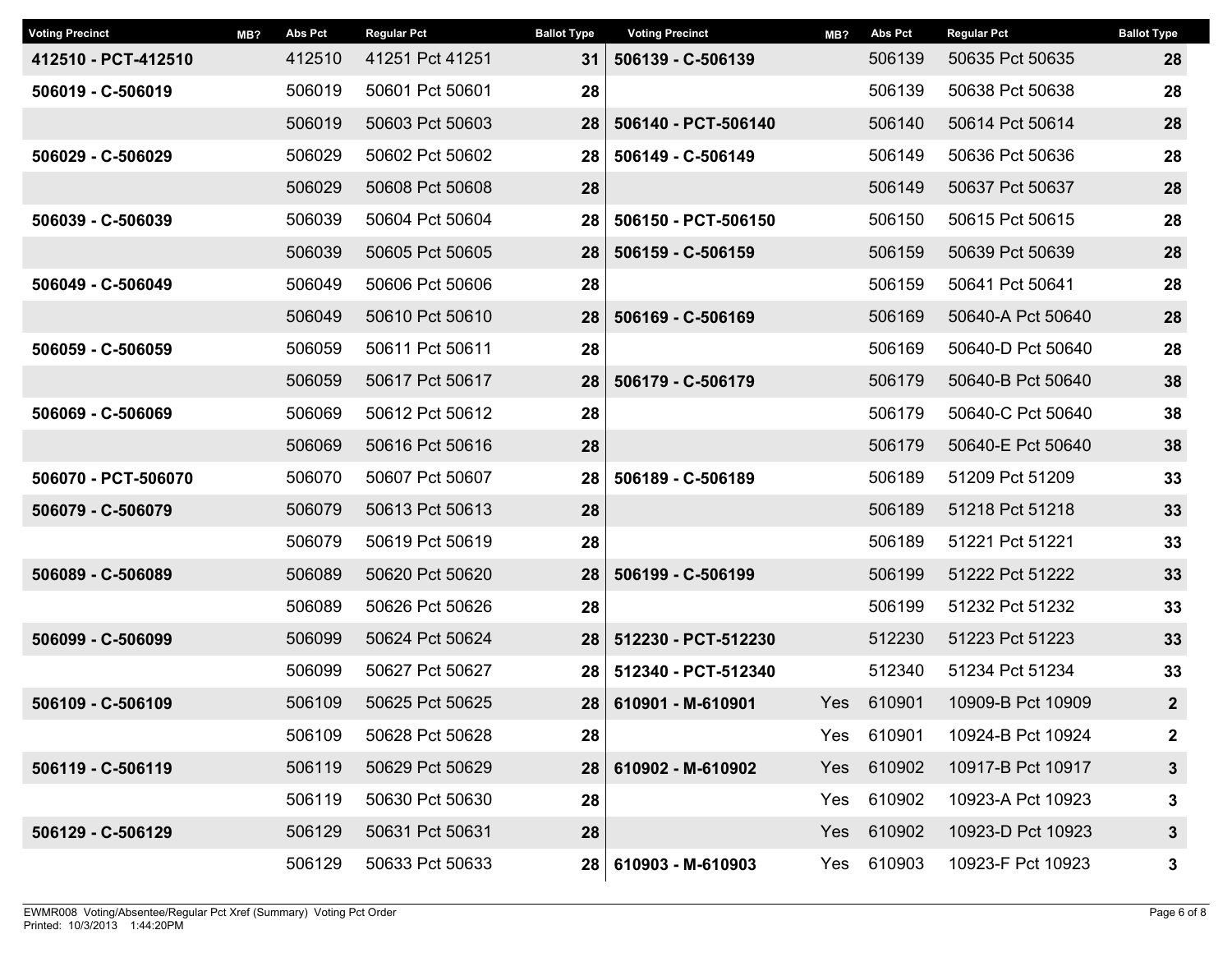| <b>Voting Precinct</b> | MB?        | <b>Abs Pct</b> | <b>Regular Pct</b> | <b>Ballot Type</b> | <b>Voting Precinct</b> | MB?        | <b>Abs Pct</b> | <b>Regular Pct</b> | <b>Ballot Type</b> |
|------------------------|------------|----------------|--------------------|--------------------|------------------------|------------|----------------|--------------------|--------------------|
| 610904 - M-610904      | Yes        | 610904         | 10921-C Pct 10921  | 5                  |                        | <b>Yes</b> | 620903         | 20934-D Pct 20934  | 5                  |
|                        | Yes        | 610904         | 10930-C Pct 10930  | 5                  | 621204 - M-621204      | Yes        | 621204         | 21229-A Pct 21229  | 15                 |
| 610905 - M-610905      | Yes        | 610905         | 10924-C Pct 10924  | 4                  |                        | <b>Yes</b> | 621204         | 21233-A Pct 21233  | 15                 |
|                        | Yes        | 610905         | 10932-D Pct 10932  | 4                  | 621205 - M-621205      | Yes        | 621205         | 21236-B Pct 21236  | 18                 |
| 610906 - M-610906      | Yes        | 610906         | 10932-B Pct 10932  | $\mathbf 1$        | 621206 - M-621206      | Yes        | 621206         | 21250 Pct 21250    | $\boldsymbol{9}$   |
| 611207 - M-611207      | Yes        | 611207         | 11201-D Pct 11201  | 8                  | 621207 - M-621207      | Yes        | 621207         | 21254 Pct 21254    | 14                 |
|                        | Yes        | 611207         | 11222-C Pct 11222  | 8                  | 630501 - M-630501      | Yes        | 630501         | 30506-A Pct 30506  | 20                 |
|                        | Yes        | 611207         | 11222-F Pct 11222  | 8                  | 630502 - M-630502      | Yes        | 630502         | 31144-B Pct 31144  | 21                 |
|                        | Yes        | 611207         | 11226-D Pct 11226  | 8                  |                        | Yes        | 630502         | 31144-C Pct 31144  | 21                 |
| 611208 - M-611208      | Yes        | 611208         | 11226-G Pct 11226  | 6                  | 630503 - M-630503      | Yes        | 630503         | 31212 Pct 31212    | 21                 |
| 611209 - M-611209      | Yes        | 611209         | 11212 Pct 11212    | 9                  |                        | <b>Yes</b> | 630503         | 31226-F Pct 31226  | 21                 |
|                        | Yes        | 611209         | 11222-D Pct 11222  | 9                  |                        | Yes        | 630503         | 31235-D Pct 31235  | 21                 |
|                        | Yes        | 611209         | 11226-A Pct 11226  | 9                  | 630504 - M-630504      | Yes        | 630504         | 31218-A Pct 31218  | 22                 |
|                        | Yes        | 611209         | 11226-B Pct 11226  | 9                  | 630505 - M-630505      | Yes        | 630505         | 31226-A Pct 31226  | 23                 |
|                        | Yes        | 611209         | 11226-C Pct 11226  | 9                  |                        | <b>Yes</b> | 630505         | 31227-A Pct 31227  | 23                 |
|                        | Yes        | 611209         | 11226-E Pct 11226  | 9                  | 630506 - M-630506      | Yes        | 630506         | 31226-B Pct 31226  | 14                 |
|                        | Yes        | 611209         | 11226-F Pct 11226  | 9                  | 640421 - M-640421      | Yes        | 640421         | 40421 Pct 40421    | 13                 |
|                        | Yes        | 611209         | 11233-B Pct 11233  | 9                  |                        | Yes        | 640421         | 40433-B Pct 40433  | 13                 |
|                        | Yes        | 611209         | 11233-C Pct 11233  | 9                  | 641202 - M-641202      | Yes        | 641202         | 41201-A Pct 41201  | 29                 |
|                        | Yes        | 611209         | 11233-F Pct 11233  | 9                  |                        | Yes        | 641202         | 41204-F Pct 41204  | 29                 |
|                        | <b>Yes</b> | 611209         | 11233-H Pct 11233  | 9                  |                        | <b>Yes</b> | 641202         | 41204-G Pct 41204  | 29                 |
| 611210 - M-611210      | Yes        | 611210         | 11222-B Pct 11222  | 10                 |                        | Yes        | 641202         | 41204-H Pct 41204  | 29                 |
| 620401 - M-620401      | Yes        | 620401         | 20452-C Pct 20452  | 13                 |                        |            | Yes 641202     | 41204-I Pct 41204  | 29                 |
| 620702 - M-620702      | Yes        | 620702         | 20719-A Pct 20719  | 15                 | 641203 - M-641203      | Yes        | 641203         | 41201-B Pct 41201  | 30                 |
|                        | Yes        | 620702         | 20719-B Pct 20719  | 15                 |                        |            | Yes 641203     | 41201-C Pct 41201  | 30                 |
| 620903 - M-620903      | Yes        | 620903         | 20934-C Pct 20934  | 5                  | 641204 - M-641204      |            | Yes 641204     | 41202 Pct 41202    | 31                 |
|                        |            |                |                    |                    |                        |            |                |                    |                    |